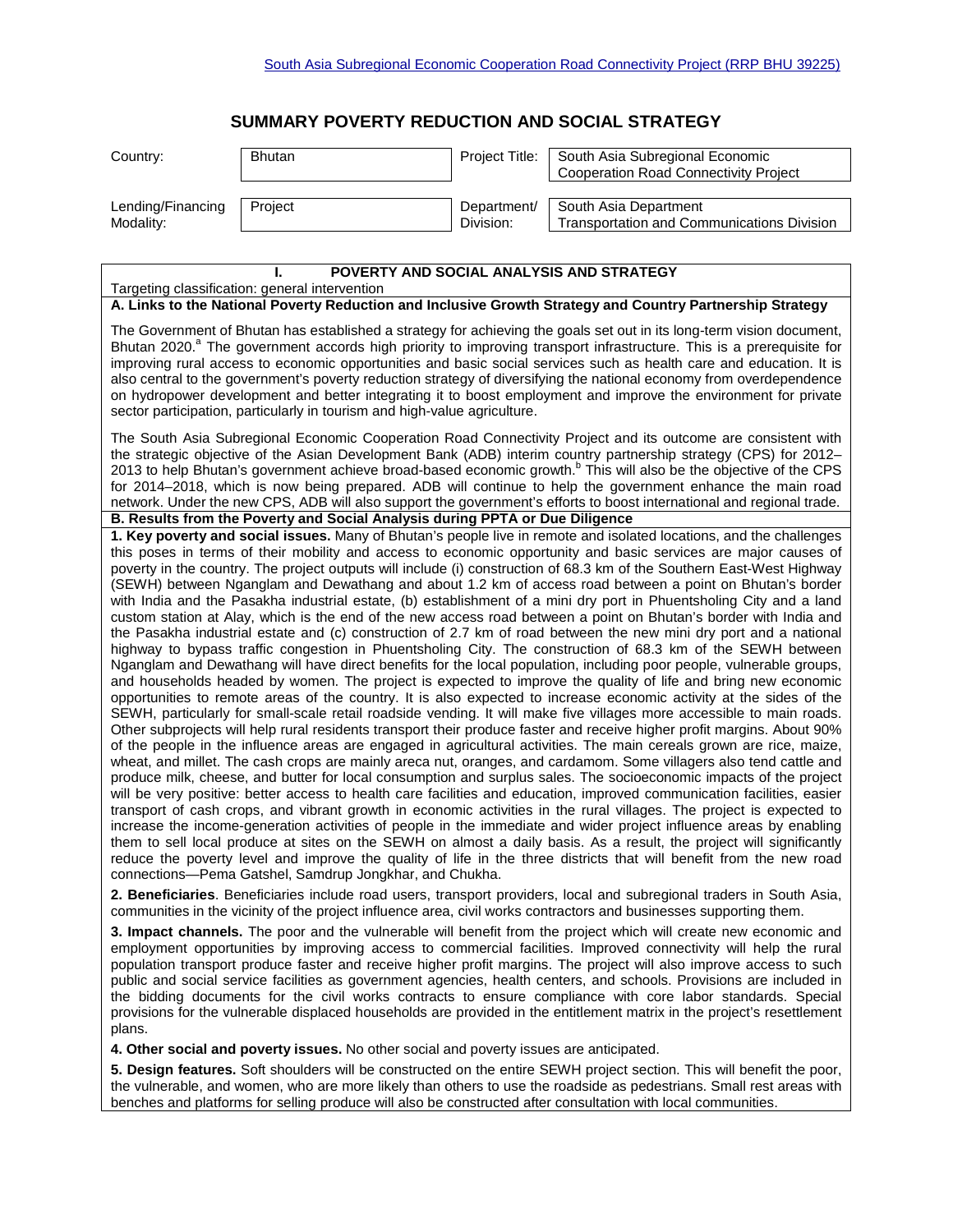| PARTICIPATION AND EMPOWERING THE POOR<br>Н.                                                                                                                                                                                              |  |  |  |  |
|------------------------------------------------------------------------------------------------------------------------------------------------------------------------------------------------------------------------------------------|--|--|--|--|
| 1. Summarize the participatory approaches and the proposed project activities that strengthen inclusiveness                                                                                                                              |  |  |  |  |
| and empowerment of the poor and vulnerable in project implementation.                                                                                                                                                                    |  |  |  |  |
| A sample of 20% of the residents and other road users from the immediate vicinity of the SEWH project section were                                                                                                                       |  |  |  |  |
| surveyed. Focus group discussions and key informant interviews were conducted with stakeholders. These activities                                                                                                                        |  |  |  |  |
| also aimed to increase awareness of the project, determine the needs and concerns of people in these areas, and                                                                                                                          |  |  |  |  |
| gather suggestions for enhancing benefits and mitigating negative impacts. Consultation will continue throughout the                                                                                                                     |  |  |  |  |
| implementation period. A grievance redress mechanism will be available to the population in all project areas.                                                                                                                           |  |  |  |  |
| 2. If civil society has a specific role in the project, summarize the actions taken to ensure their participation.                                                                                                                       |  |  |  |  |
| Not applicable.                                                                                                                                                                                                                          |  |  |  |  |
| 3. Explain how the project ensures adequate participation of civil society organizations in project                                                                                                                                      |  |  |  |  |
| implementation.                                                                                                                                                                                                                          |  |  |  |  |
| Project information will be disclosed to the public in several ways. Project information will be readily available to civil                                                                                                              |  |  |  |  |
| society. Consultations with local communities will be conducted during project implementation to ensure that                                                                                                                             |  |  |  |  |
| appropriate facilities such as rest areas with benches and platforms for selling produce are constructed along the                                                                                                                       |  |  |  |  |
| SEWH subproject road.                                                                                                                                                                                                                    |  |  |  |  |
| 4. What forms of civil society organization participation is envisaged during project implementation?<br>L Information gathering and sharing M Consultation L Collaboration L Partnership                                                |  |  |  |  |
| 5. Will a project level participation plan be prepared to strengthen participation of civil society as interest                                                                                                                          |  |  |  |  |
| holders for affected persons particularly the poor and vulnerable?<br>$\Box$ $\Box$ Yes<br>$\boxtimes$ No                                                                                                                                |  |  |  |  |
| Consultation and participation will take place. No separate project participation plan was prepared, however. The                                                                                                                        |  |  |  |  |
| approach for consultation and participation is outlined in the social safeguard planning documents.                                                                                                                                      |  |  |  |  |
| III. GENDER AND DEVELOPMENT                                                                                                                                                                                                              |  |  |  |  |
| Gender mainstreaming category: some gender elements                                                                                                                                                                                      |  |  |  |  |
| A. Key issues. A survey conducted during preparation of the SEWH subproject revealed that the majority of the                                                                                                                            |  |  |  |  |
| women felt that the new stretch of national highway will benefit them because it will enable them to transport their                                                                                                                     |  |  |  |  |
| crops to market and thus increase their incomes. The study revealed no significant discrimination against women in                                                                                                                       |  |  |  |  |
| Bhutan, and indicated that rural women were becoming more influential in decision making in both household and                                                                                                                           |  |  |  |  |
| other activities. Women may benefit more than men from the increased access to schools to be provided by the                                                                                                                             |  |  |  |  |
| SEWH subproject.                                                                                                                                                                                                                         |  |  |  |  |
| <b>B. Key actions.</b>                                                                                                                                                                                                                   |  |  |  |  |
| $\Box$ Gender action plan<br>$\boxtimes$ Other actions or measures<br>$\Box$ No action or measure                                                                                                                                        |  |  |  |  |
| The project design aims to (i) maximize the access of women to project benefits, (ii) minimize social vulnerability, and<br>(iii) mitigate the risk of health and social problems arising due to the highway project.                    |  |  |  |  |
|                                                                                                                                                                                                                                          |  |  |  |  |
| Among the key actions, women-only facilities will be constructed in the mini dry port. The soft shoulder will be                                                                                                                         |  |  |  |  |
| constructed along the length of the new SEWH section to provide a walkway for pedestrians, which will particularly                                                                                                                       |  |  |  |  |
| benefit women and vulnerable persons. Small rest areas and platforms for selling local produces will be designed and                                                                                                                     |  |  |  |  |
| constructed at suitable locations along the SEWH section after consulting on the location and details with the local                                                                                                                     |  |  |  |  |
| communities. The project will provide awareness-raising seminars for the five villages to be connected by the new                                                                                                                        |  |  |  |  |
| project roads on HIV/AIDS, health and hygiene standards, road safety, and human trafficking. The Department of<br>Roads (DOR) will ensure that at least 50% of the workers employed through the National Workforce pool of workers       |  |  |  |  |
| for public projects for maintenance of the SEWH stretch after completion will be women. Capacity building will also be                                                                                                                   |  |  |  |  |
| provided for the agencies of both the DOR and the Phuentsholing municipal government in mainstreaming gender-                                                                                                                            |  |  |  |  |
| friendly design in future projects.                                                                                                                                                                                                      |  |  |  |  |
| IV. ADDRESSING SOCIAL SAFEGUARD ISSUES                                                                                                                                                                                                   |  |  |  |  |
| ] FI<br>A. Involuntary Resettlement<br>Safeguard Category: $\boxtimes$ A $\Box$ B<br>$\Box$ C                                                                                                                                            |  |  |  |  |
| 1. Key impacts. Two resettlement plans and one land acquisition due diligence report have been prepared. A total of                                                                                                                      |  |  |  |  |
| 25.73 hectare of private land will be required for the project. Of this, 25.42 hectare will be acquired for the SEWH                                                                                                                     |  |  |  |  |
| subproject and 0.01 hectare for the Pasakha access road through land-for-land or cash-for-land compensation. An                                                                                                                          |  |  |  |  |
| additional 0.3 hectare will be acquired through a voluntary land donation for the bypass subproject. This will affect 206<br>households, and 12 main structures will be affected. Eight households will be displaced physically, and 206 |  |  |  |  |
| households will experience economic displacement, of which 50 will lose 10% or more of their productive assets.                                                                                                                          |  |  |  |  |
|                                                                                                                                                                                                                                          |  |  |  |  |

2. Strategy to address the impacts. Subprojects have been designed to minimize the need for involuntary resettlement. The resettlement impacts of the subprojects were assessed and are documented in two resettlement plans and one due diligence report.